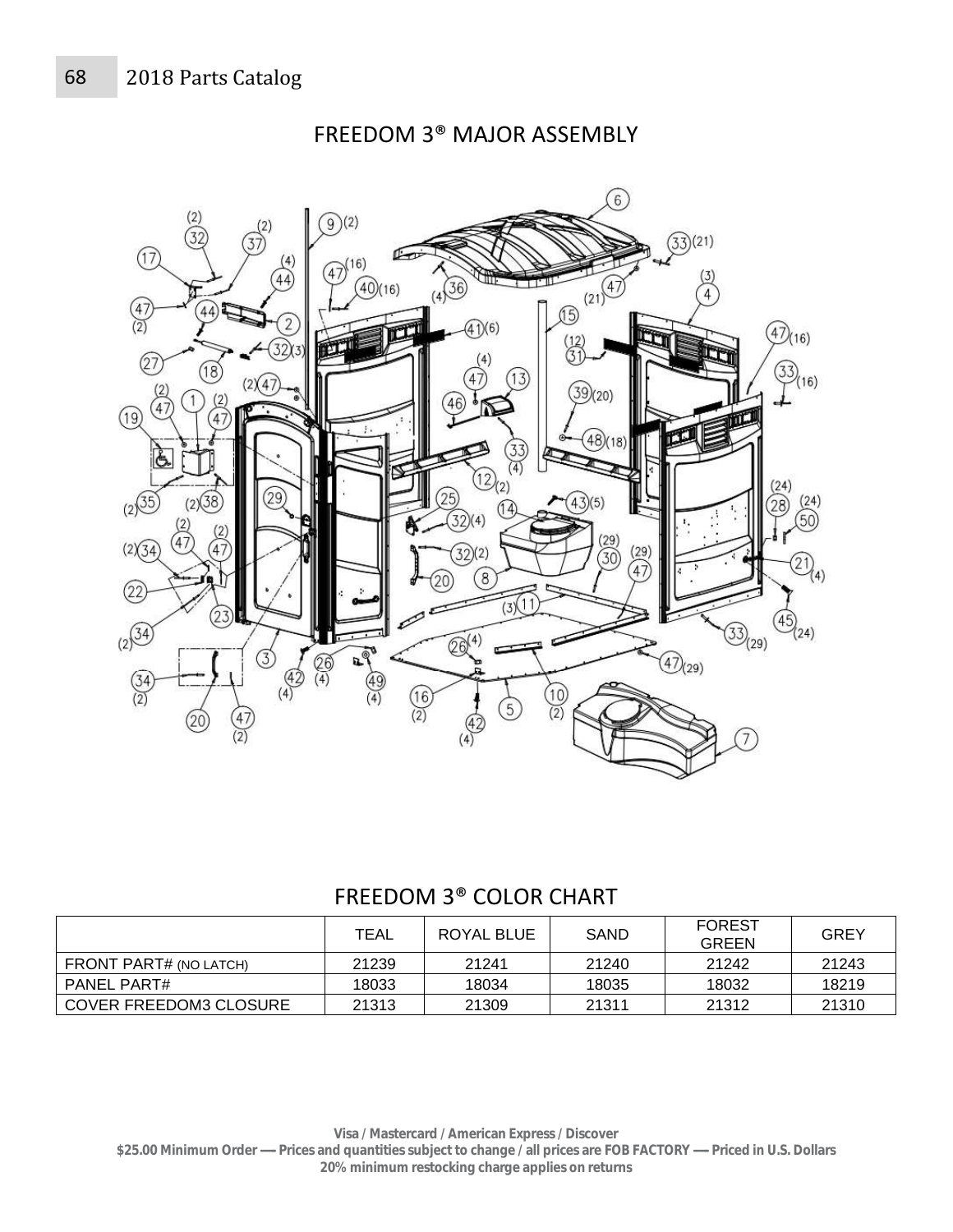## FREEDOM 3® MAJOR ASSEMBLY

| <b>REVD</b>    |                  | <b>QTY PER</b>          |                                                            |                   |
|----------------|------------------|-------------------------|------------------------------------------------------------|-------------------|
| ITEM#          | PART#            | <b>UNIT</b>             | <b>DESCRIPTION</b>                                         | <b>PRICE EACH</b> |
| $\mathbf{1}$   | 21304            | 1                       | BRACKET- FREEDOM3 HCP DGRY                                 |                   |
| $\overline{c}$ | <b>SEE CHART</b> | 1                       | FREEDOM3 CLOSER COVER                                      |                   |
| 3              | SEE CHART        | 1                       | FRONT ASSEMBLY- FREEDOM 3                                  |                   |
| $\overline{4}$ | SEE CHART        | 3                       | PANEL-LIB/FRDM3                                            |                   |
| 5              | 21268            | 1                       | FLOOR- FREEDOM3 DRILLED                                    |                   |
|                | 21293            | $\mathbf{1}$            | HDWE/PARTS PKG- FREEDOM3                                   |                   |
| 6              | 21269            | 1                       | ROOF- FREEDOM3 NATURAL                                     |                   |
| $\overline{7}$ | 16538            | 1                       | TANK- FRE/LIB LARGE DGRY                                   |                   |
| 8              | 14508            | $\mathbf{1}$            | TANK- FRE/LIB 35-GAL CAPACITY                              |                   |
| 9              | 21328            | $\overline{\mathbf{c}}$ | TUBE-FREEDOM3 STIFFENER                                    |                   |
| 10             | 21270            | $\overline{2}$          | ANGLE- FREEDOM3 PLSTC                                      |                   |
| 11             | 18039            | 3                       | ANGLE- PLSTC LIBERTY                                       |                   |
| 12             | 21291            | 2                       | HANDRAIL- LIB/FRDM3 PLASTIC                                |                   |
|                | 21290            | $\mathbf{1}$            | HDWE-FREEDOM3                                              |                   |
| 13             | 17082            | 1                       | HOOD- PAPERGUARD 2 ROLL DGRY                               |                   |
| 14             | 10570            | $\mathbf{1}$            | SEAT- TOILET BLACK (INCLUDES HARDWARE - (10 PER CASE)      |                   |
|                | 19196            | $\mathbf{1}$            | KIT-T/SEAT 2-1/2 BOLT/NUT SET                              |                   |
| 15             | 13796            | 1                       | VENT PIPE-3 X 65-1/2 BLACK                                 |                   |
| 16             | 21271            | $\overline{2}$          | BRACKET- FREEDOM3 FRONT MNT                                |                   |
| 17             | 21382            | 1                       | <b>BRACKET-FREEDOM3 CLOSURE</b>                            |                   |
| 18             | 18802            | 1                       | CLOSURE-WORLD CARE DOOR                                    |                   |
| 19             | 10394            | 1                       | DECAL- HCP (ISA) FREEDOM2                                  |                   |
| 20             | 16807            | 2                       | HANDLE- PLASTIC HOVER                                      |                   |
| 21             | 14611            | 4                       | HANDLE- RESTROOM LIFT                                      |                   |
| 22             | 13197            | 1                       | HASP-3/16 RIVET HOLE DOOR                                  |                   |
| 23             | 22056            | 1                       | HASP, EXSTENED                                             |                   |
| 24             | 21337            | $\mathbf{1}$            | <b>INSTRUCTION- FREEDOM3</b>                               |                   |
| 25             | 14767            | $\mathbf{1}$            | LATCH- RESTROOM PLASTIC                                    |                   |
| $26*$          | 13131            | 8                       | NUT-5/16 NYLOC                                             |                   |
| $27*$          | 14777            | $\mathbf{1}$            | <b>NUT-#10-24 NYLOC</b>                                    |                   |
| 28             | 13128            | 24                      | NUT-1/4-20 NYLOC                                           |                   |
| $29*$          | 10161            | $\mathbf{1}$            | PLUG- 1/2 INDICATOR BLACK PLST                             |                   |
| $30*$          | 14351            | 29                      | RIVET-#610 CCP                                             |                   |
| $31*$          | 15337            | 12                      | RIVET- .195in PLASTIC EXPANDNG                             |                   |
| $32*$          | 17436            | 11                      | RIVET- AVDEL SILVER                                        |                   |
| $33*$          | 11054            | 70                      | RIVET-#68 AAL POP                                          |                   |
| $34*$          | 11270            | 6                       | RIVET-#68 STNLS                                            |                   |
| $35*$          | 10812            | 2                       | RIVET-#612 ALUM                                            |                   |
| $36*$<br>$37*$ | 14427<br>15975   | 4                       | RIVET-#66 LSH W/LOCK MANDREL                               |                   |
|                |                  | $\overline{c}$          | RIVET-#66 STNLS                                            |                   |
| $38*$<br>39    | 11027<br>18755   | $\overline{2}$<br>20    | RIVET-#66 ALUM<br>RIVET- AVDEL SILVER LONG                 |                   |
|                |                  |                         |                                                            |                   |
| 40<br>$41*$    | 18543<br>14112   | 16<br>6                 | RIVET-3/16 T PEEL                                          |                   |
|                |                  | 8                       | SCREEN- 3.8 X 15.25 PLSTC VENT<br>SCREW-5/16-18 X 7/8 TORX |                   |
| 42*<br>43      | 16808<br>13860   | 5                       | SCREW-#14 X 1-1/2 W/WSH GOLD                               |                   |
| 44             | 18813            | $\sqrt{5}$              | SCREW-#10-24 X3/4 TRUSS STNLS                              |                   |
| 45             | 14752            | $\overline{24}$         | SCREW-1/4-20 x 3/4 FLAT PH HD                              |                   |
| 46             | 16844            | $\mathbf{1}$            | SPINDLE- PAPERGRD 2 ROLL METAL                             |                   |
| 47             | 11315            | 129                     | WASHER-3/16 RIVET STNLS                                    |                   |
| 48             | 11361            | 18                      | WASHER-3/16 ID FENDER                                      |                   |
| 49             | 11368            | 4                       | WASHER- 5/16 FLAT STNLS                                    |                   |
| 50             | 11360            | 24                      | WASHER-1/4 ID FENDER STNLS                                 |                   |
|                |                  |                         |                                                            |                   |

\* ONLY SOLD IN MULTIPLES OF100